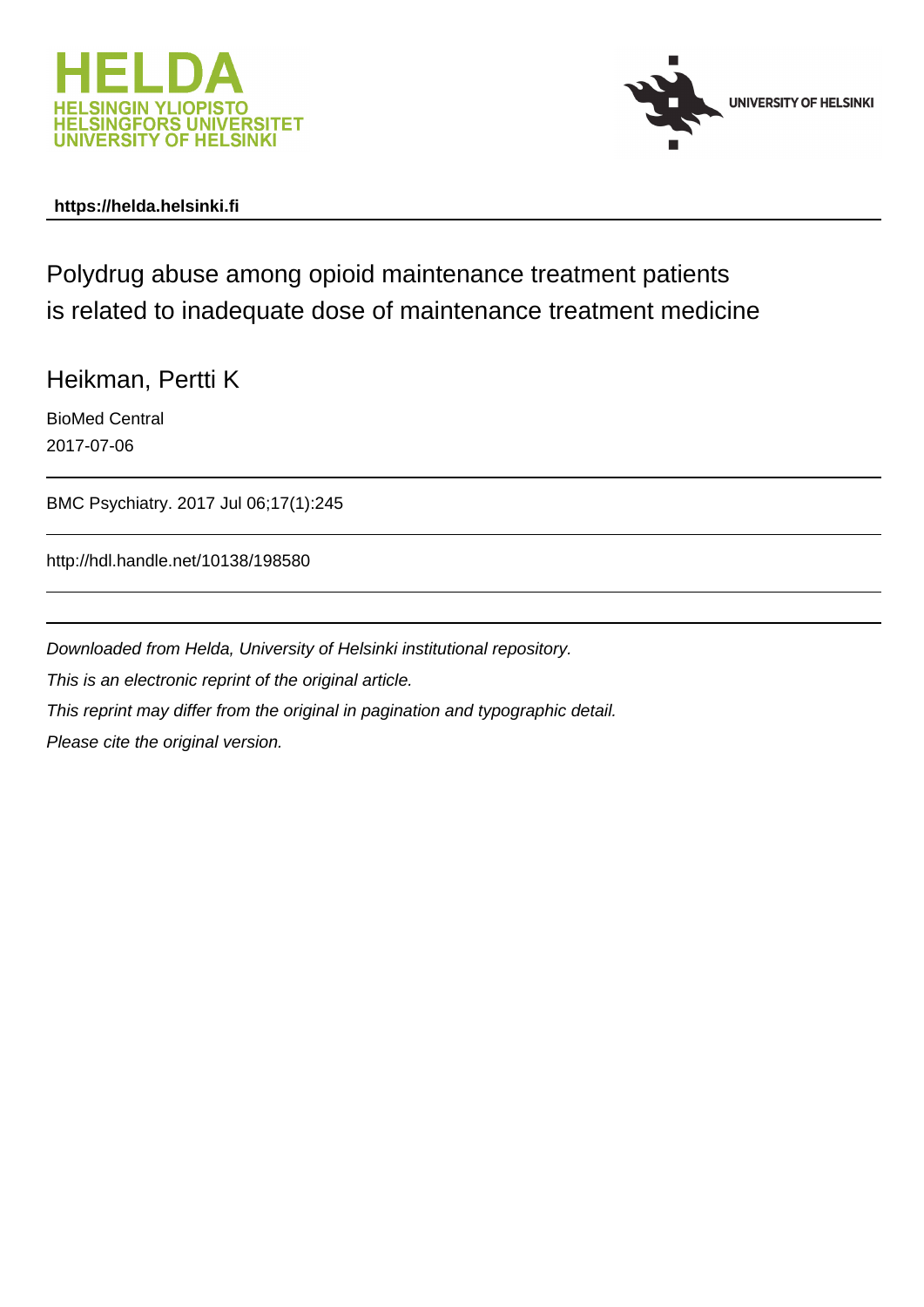# **RESEARCH ARTICLE Example 2018 12:00 Department of the Contract Open Access**



# Polydrug abuse among opioid maintenance treatment patients is related to inadequate dose of maintenance treatment medicine

Pertti Kalevi Heikman<sup>1\*</sup>, Leea Hellevi Muhonen<sup>1</sup> and Ilkka Antero Ojanperä<sup>2,3</sup>

# Abstract

**Background:** Polydrug abuse is a known problem among opioid-dependent patients receiving opioid maintenance treatment (OMT). However, improved laboratory diagnostics is required to reveal polydrug abuse in its current scope. Furthermore, there are few studies focusing on the relationship between polydrug abuse and adequacy of the dose of OMT medicine. This study aimed to evaluate the polydrug abuse among opioid-dependent patients receiving OMT with inadequate (Group IA) and adequate (Group A) doses of OMT medicine as experienced by the patients. Craving for opioids and withdrawal symptoms were evaluated as indicators of the adequacy rating.

Methods: This is a retrospective register-based study of 60 OMT patients on either methadone or sublingual buprenorphine/naloxone medication, whose polydrug abuse was studied from urine samples by means of a comprehensive high-resolution mass spectrometry method.

Results: Inadequate doses of the OMT medicines were associated with higher subjective withdrawal scores and craving for opioids. Six groups of abused substances (benzodiazepines, amphetamines, opioids, cannabis, new psychoactive substances, and non-prescribed psychotropic medicines) were found among OMT patients. Group IA patients showed significantly more abuse of benzodiazepines and amphetamines than the Group A patients. All the new psychoactive substances and most of the non-prescribed psychotropic medicines were detected from the Group IA patients. There was no difference in the doses of the OMT medicine between Groups IA and A patients.

**Conclusions:** Polydrug abuse, detected by definitive laboratory methods, was widespread and more common among Group IA than Group A patients, emphasizing the requirement for individual OMT medicine dose adjustment.

Keywords: Opioid maintenance treatment, Polydrug abuse, Dose, Drug screening, Time-of-flight mass spectrometry

# Background

Maintenance treatment for opioid dependence (OMT), either with methadone or buprenorphine-based medications, improves retention in the treatment and reduces abuse of illicit opioids [1]. Many OMT studies have targeted patients with heroin dependence and cocaine abuse [2, 3]. However, in Finland the most commonly abused opioid is buprenorphine, and the most commonly abused stimulant is amphetamine [4]. Consequently, the results concerning heroin-dependent patients may not be applicable to the

Finnish OMT patients. Yet, OMT does not prevent polydrug abuse. Polydrug abuse during OMT is a significant problem based on surveys [4, 5] and on studies relying on standard immunoassay screening [6]. Broad-spectrum polydrug abuse includes not only traditional illicit drugs, but also non-prescribed psychotropic medicines (N-PPM) and new psychoactive substances (NPS) [1, 7]. For the first time, the data concerning NPS reports for 2015 [7] discloses a wide range of substances (e.g. fentanyl derivates and benzodiazepines) not belonging to any of the major groups identified in previous years. The abuse of BZD among OMT patients is worldwide, with a reported prevalence of 45% in France and 70% in Germany [8], 51% in Israel [9], 47% in the USA [10], and 38% in Australia [11].



© The Author(s). 2017 **Open Access** This article is distributed under the terms of the Creative Commons Attribution 4.0 International License [\(http://creativecommons.org/licenses/by/4.0/](http://creativecommons.org/licenses/by/4.0/)), which permits unrestricted use, distribution, and reproduction in any medium, provided you give appropriate credit to the original author(s) and the source, provide a link to the Creative Commons license, and indicate if changes were made. The Creative Commons Public Domain Dedication waiver [\(http://creativecommons.org/publicdomain/zero/1.0/](http://creativecommons.org/publicdomain/zero/1.0/)) applies to the data made available in this article, unless otherwise stated.

<sup>\*</sup> Correspondence: [pertti.heikman@helsinki.fi](mailto:pertti.heikman@helsinki.fi) <sup>1</sup>

<sup>&</sup>lt;sup>1</sup>University of Helsinki and Helsinki University Central Hospital, Psychiatry, P.O. Box 22, Välskärinkatu 12 A, FI-00014 Helsinki, Finland

Full list of author information is available at the end of the article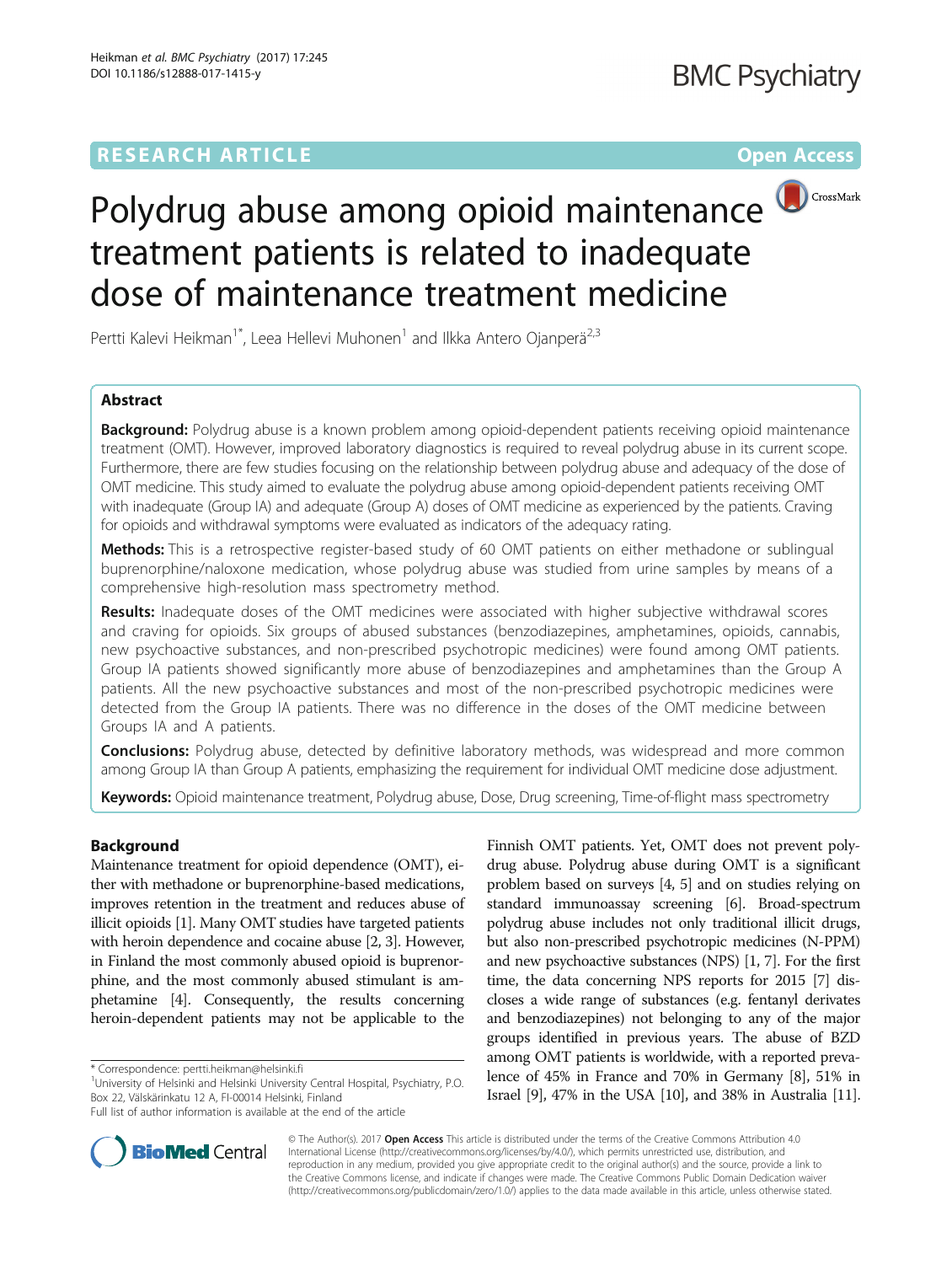Polydrug abuse for its part decreases retention in OMT [12], and the decreased retention is related to the degree of severity of polydrug abuse [13].

Most NPS and many N-PPM are not detectable by conventional urine immunoassays, but a broad range of these new abused drugs, in addition to traditional illicit drugs, can be revealed by comprehensive urine drug-screening methods based especially on liquid chromatography-highresolution time-of-flight mass spectrometry (LC-TOFMS) [14]. Using this type of urine analysis, polydrug abuse, including NPS and N-PPM, has also been reported among OMT patients [15–18]. The LC-TOFMS method has proved to be specific and sensitive, providing a scope and reliability beyond standard immunoassay, without the necessity for a subsequent quantitative confirmation analysis [14].

Both methadone and buprenorphine in fixed doses are effective in suppressing illicit opioid use [2, 19–21]. Fixed-dose studies do not require individualized dose levels because of retention in treatment, and treatment outcomes. However, fixed doses are rarely used in clinical practice as the flexible dosing of the medicine is more relevant to patient care [22, 23]. Contrary to fixed dose studies, flexible dose studies suggest that the optimal dose of the OMT medicine should be tailor-made and differ between patients, to account for differences in severity of addiction, chronicity, main substance of dependence, method of administration, potency of main opioid used, tolerance acquired, and idiosyncratic issues.

While numerous reports indicate that the co-abuse of opioids and BZD is ubiquitous around the world, the reasons for the co-abuse of these medications are not entirely clear [24]. Besides the desire to become intoxicated [25], craving and withdrawal symptoms associated with the abused drug are certainly essential causes of coabuse. Furthermore, a significant relationship has been found between inadequate doses of the OMT medicines experienced by the OMT patients and their BZDpositive urine samples [26]. Although the LC-TOFMS method used in this finding [26] was capable of detecting N-PPM and NPS, those compounds were not found at that time.

The emergence of new abused substances on the market markedly affects the therapy circumstances of OMT patients [1, 7]. However, studies focusing on polydrug abuse taking advance of definitive laboratory methods are few. In this study, our first objective is to evaluate the polydrug abuse among OMT patients, including NPS and N-PPM in addition to traditional illicit drugs, by means of comprehensive LC-TOFMS urine screening. Our second objective is to assess whether polydrug abuse is related to the adequacy of the dose (adequate or inadequate) of the OMT medicine as experienced by the patients.

# **Methods**

# Procedure

This is a retrospective register-based study for which the data was collected from medical files between November 2015 and January 2016 at the outpatient clinic for opioid-dependent patients of the Helsinki University Central Hospital (HUCH). The clinic is a specialized tertiary addiction psychiatry clinic for opioid-dependent patients who have different psychiatric and somatic comorbidities. Before starting the OMT, all opioiddependent patients had at least one unsuccesful trial for withdrawal from opioids at some other clinic than at the outpatient clinic for opioid-dependent patients of HUCH. The occurrence of comorbid psychiatric disorders and substance dependencies of the patients (the DSM-IV, Diagnostic and Statistical Manual of Mental Disorders, Fourth Edition) [27] are shown in Table 1. Since our previous study [26], the routine medical files of the clinic have included self-reports regarding substance abuse, withdrawal ratings, cravings, and for experienced adequacy of the dose of the OMT medicine. The rating for dose adequacy can be too low (the dose if insufficient), adequate (the dose if sufficient), too high, or unsure, according to the patient's opinion. In routine clinical practice, the trough blood concentration of (R,S)-methadone was analyzed, but no quantification of buprenorphine in blood was carried out. The routine medical files also included both conventional urine immunoassays for abused drugs taken from one to four times per month and urine LC-TOFMS analysis taken usually once per month. A two-month period for this retrospective study was considered sufficient to obtain one urine LC-TOFMS analysis result from each of the OMT patients. The inclusion criteria for patients were as follows: the dose adequacy rating was either inadequate (Group IA) or adequate (Group A); the urine sample for LC-TOFMS analysis was collected maximally 3 days after the above-mentioned clinical assessments; and the blood sample for methadone quantification was collected the next day after the clinical evaluations.

Sixty of the 85 different patients (71%) fulfilled the above-mentioned criteria.

The institutional Review Board of the Department of Psychiatry, HUCH, approved the study protocol, which was conducted in accordance with the ethical guidelines set forth by the Declaration of Helsinki.

## Clinical assessments

The opioid withdrawal symptoms as experienced by the patient were based on the short, 10-item withdrawal scale (SOWS) [28] which rates the severity of each withdrawal symptom on a four-point scale, including zero, one, two and three: where zero equals 'not at all' and three equals 'severe' (range 0–3). The objective rating of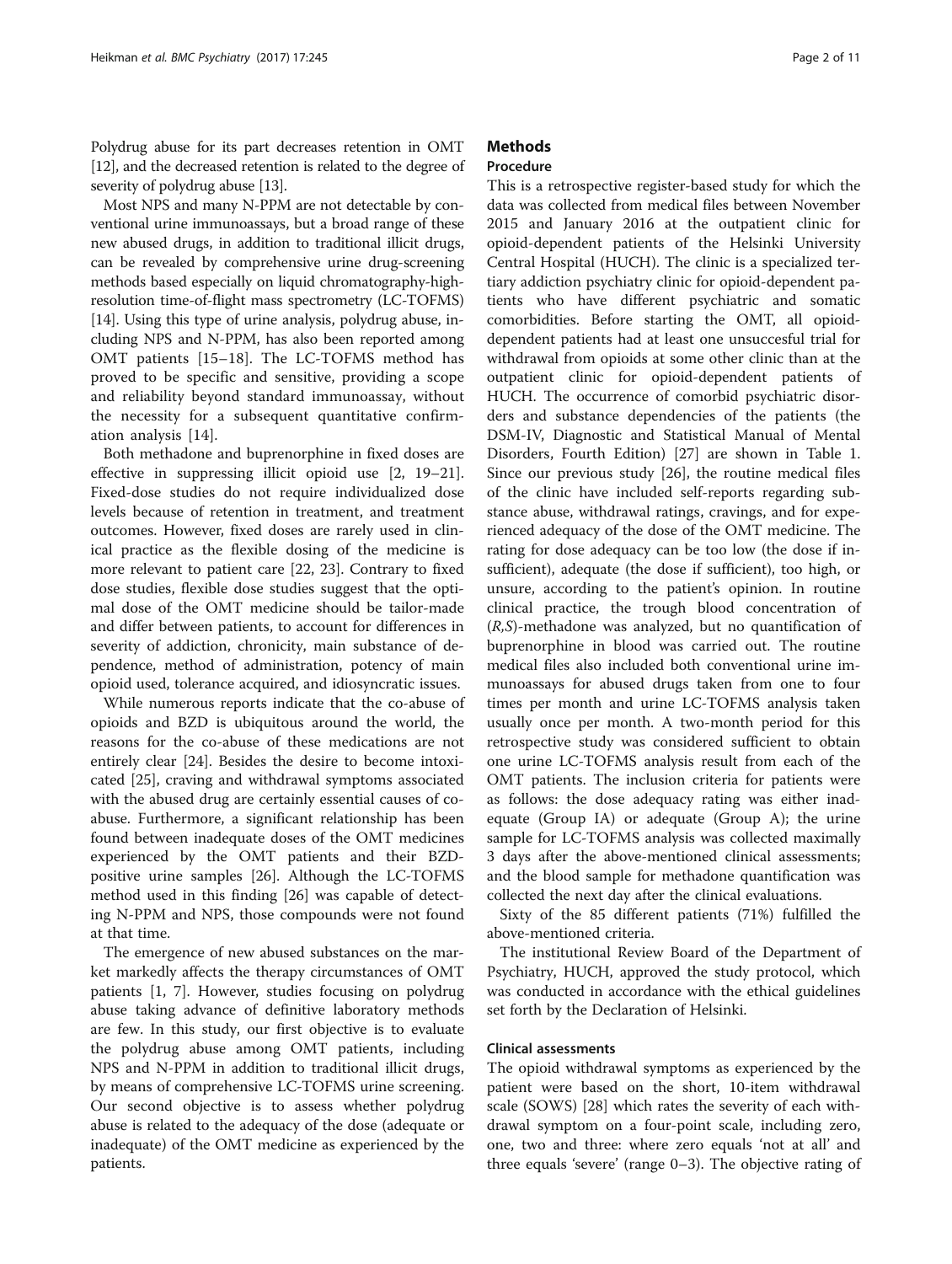Table 1 Psychiatric comorbid disorders and substance dependences at the start of opioid maintenance treatment<sup>a</sup>

|                                                                                      | Total<br>$(n = 60)$   | Inadequate dose,<br>$n = 39(65.0\%)$ | Adequate dose,<br>$n = 21 (35.0\%)$ |
|--------------------------------------------------------------------------------------|-----------------------|--------------------------------------|-------------------------------------|
| Number of groups of comorbid psychiatric disorders                                   | $1.3 \pm 0.70$ (0-3)  | $1.28 \pm 0.69$ (0-3)                | $1.33 \pm 0.73$ (0-3)               |
| Schizophrenia and other psychotic disorder                                           | 30 (50.0%)            | 19 (31.7%)                           | 11 (18.3%)                          |
| Mood disorder                                                                        | $9(15.0\%)$           | 5(8.3%)                              | 4(6.7%)                             |
| Anxiety disorder                                                                     | 10 (16.7%)            | $6(10.0\%)$                          | 4(6.7%)                             |
| Disorders usually first diagnosed in Infancy, Childhood, or Adolescence <sup>b</sup> | $2(3.3\%)$            | 2(3.3%)                              | $0(0\%)$                            |
| Eating disorder <sup>c</sup>                                                         | 1(1.7%)               | 1(1.7%)                              | $0(0\%)$                            |
| Personality disorder                                                                 | 26 (43.3%)            | 17 (28.3%)                           | $9(15.0\%)$                         |
| Number of groups of non-opioid drug dependences                                      | $1.40 \pm 0.89$ (0-3) | $1.41 \pm 0.85$ (0-3)                | $1.38 \pm 0.97$ (0-3)               |
| Non-opioid drug dependency                                                           | 51 (85.0%)            | 35 (58.3%)                           | 16 (26.7%)                          |
| Sedative-, hypnotic-, or anxiolytic-related disorder <sup>d</sup>                    | 38 (63.3%)            | 25 (41.7%)                           | 13 (21.7%)                          |
| Amphetamine                                                                          | 19 (31.7%)            | 13 (21.7%)                           | $6(10.0\%)$                         |
| Cocaine                                                                              | $0(0\%)$              | $0(0\%)$                             | $0(0\%)$                            |
| Alcohol                                                                              | 12 (20.0%)            | $6(10.0\%)$                          | $6(10.0\%)$                         |
| Cannabis                                                                             | 6 (10%)               | 2(3.3%)                              | 4(6.7%)                             |
| Medications                                                                          | $0(0\%)$              | $0(0\%)$                             | $0(0\%)$                            |
| Polysubstance-related disorder <sup>e</sup>                                          | $3(5.0\%)$            | $3(5.0\%)$                           | $0(0\%)$                            |

a<br>All diagnoses are made according to the DSM-IV. There were no statistically significant differences between the two groups of patients <sup>b</sup>One patient with Mild Mental Retardation and one patient with Attention-Deficit/Hyperactivity Disorder

<sup>c</sup>One patient with Bulimia Nervosa

<sup>d</sup>Two patients with pregabalin dependence

e Polysubstance-related disorder was rated as three

withdrawal symptoms was based on the 13-item OOWS scale [29] which indicates each withdrawal symptom on a two-point scale (zero and one): where zero equals 'absence of any symptom', and one equals 'presence of a symptom'. The craving for opioids during the preceding 24 h was based on the visual analog scale (VAS). This study used a single-item VAS rating for the evaluation of craving for opioids: where zero equals 'none' and 10 equals 'very much'. The rating of the withdrawal symptoms and the rating of the craving for opioids were included as potential indicators of the dose adequacy rating.

Thirty-five patients in Group IA, and 17 patients in Group A, carried hepatitis-C but none of the patients had received medication for the disease. One Group A patient had HIV infection which was medicated with Triumeq (dolutegravir/abacavir/lamivudine). Neither the patients with hepatitis-C, nor those with HIV infection, were medicated with opioids or gabapentinoids. None of the patients had any advanced kidney disease which would have indicated medications.

## Laboratory analyses

All patient urine samples were collected under supervision (a one-way mirror), and laboratory analyses were carried out blinded to the patients' clinical condition. Urine drug screening was performed using the LC-TOFMS method [14]. The in-house LC-TOFMS database included approximately 700 compound entries, including traditional illicit

drugs, commonly abused N-PPM, and various classes of NPS, such as non-medical benzodiazepines, synthetic cannabinoids, cathinones, opioids, phenethylamines, piperazines, and tryptamines. A reference standard was available for 400 compounds while the remaining entries were rare NPS and their known or predicted metabolites, for which a reference standard was unavailable. Typical reporting limits in urine for the substances studied were as follows: 50 or 100 ng/mL for BZD, 100 ng/mL for amphetamines, 100 ng/mL for the cocaine metabolite benzoylecgonine, 10 ng/mL for cannabis, 20 ng/mL for NPS, 1 ng/mL for buprenorphine, and 50 ng/mL for other opioids. Among the following psychotropic medicines, prescribed by the attending physicians for the study patients at the out-patient clinic for opioid-dependent patients of HUCH, the LC-TOFMS database included quetiapine but did not include agomelatine, aripiprazole, clozapine, doxepin, escitalopram, fluoxetine, lamotrigine, lithium, melatonin, mirtazapine, olanzapine, paliperidone, risperidone, sertindole, valproate, venlafaxine, or ziprasidone. Gamma-hydroxy butyrate was not analysed due to its very short elimination half-life.

Trough methadone concentrations in serum were determined by gas chromatography – mass spectrometry (GC-MS) in selected ion monitoring mode following liquid-liquid extraction. The limit of quantification (LOQ) was 100 ng/mL, and the expanded uncertainty of measurement was 11%.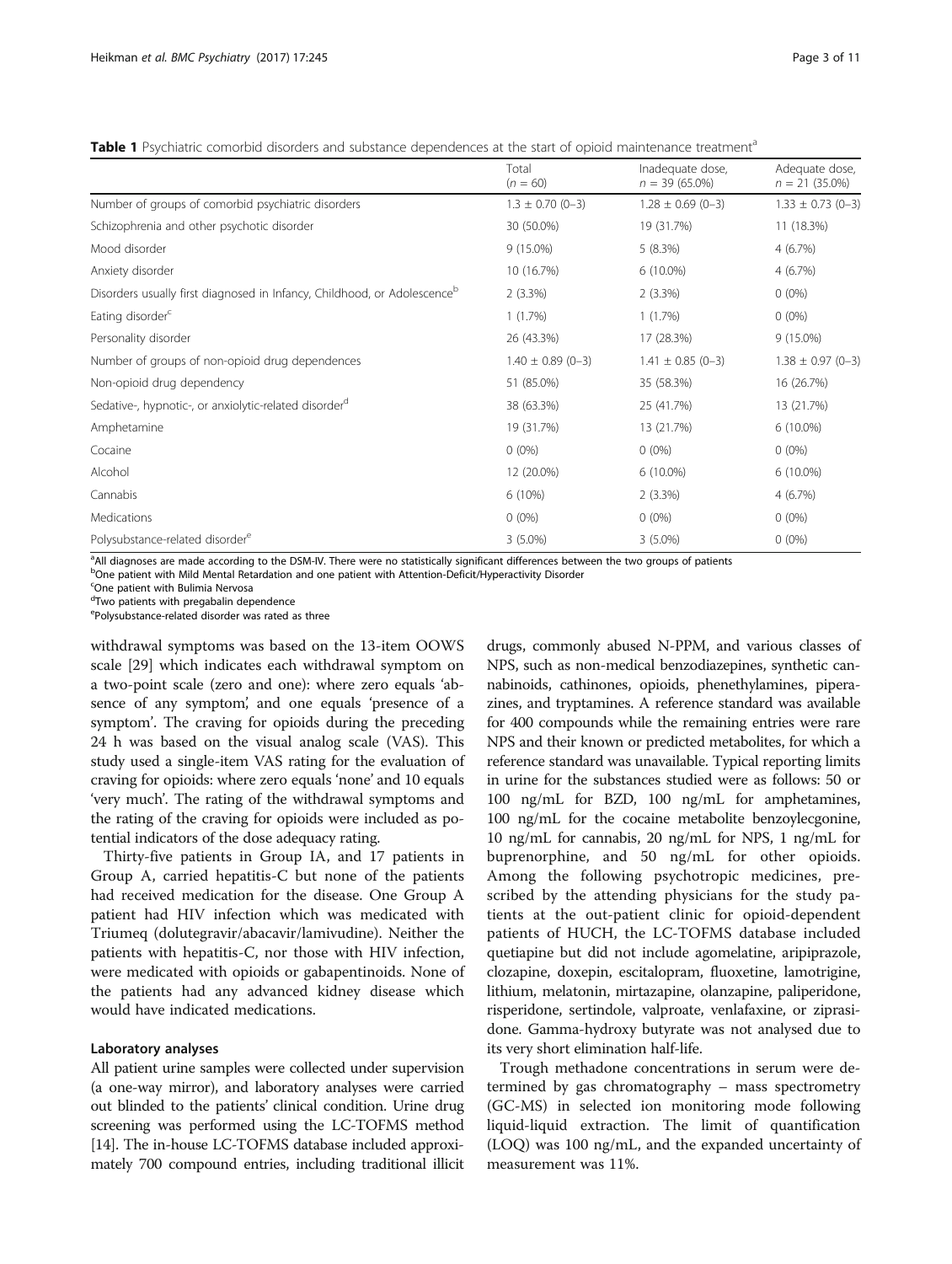### Evaluation of polydrug abuse

Evaluation of the polydrug abuse was carried out according to the DSM-IV. DSM-IV groups the abused substances as follows: 1. alcohol; 2. amphetamine or similarly acting sympathomimetics; 3. caffeine; 4. cannabis; 5. cocaine; 6. hallucinogens; 7. inhalants; 8. nicotine; 9. opioids; 10. phencyclidine (PCP) or similarly acting arylcyclohexylamines; 11. sedatives, hypnotics, and anxiolytics; 12. polysubstance abuse; and 13. other abused substances. The positive urine findings by LC-TOFMS were divided following the DSM-IV into six groups of abused substances: 1. amphetamines; 2. BZD corresponding to the sedatives, hypnotics, and anxiolytics group; 3. cannabis; 4. opioids; and 5. NPS and N-PPM belonging to the other abused substance group. The amphetamines group included the common abused substances amphetamine, methamphetamine, 3, 4- methylenedioxymethamphetamine (MDMA, ecstasy), and methylphenidate. The cannabis group consisted of 11-nor-9-carboxy-tetrahydrocannabinol (THC-COOH), which is the main metabolite of tetrahydrocannabinol (THC). The NPS group substances met the criteria for NPS valid during the study [30] as follows: NPS are substances of abuse, either in a pure form or a preparation, that are not controlled by the 1961 Single Convention on Narcotic Drugs or the 1971 Convention on Psychotropic Substances, but which may pose a public health threat. The term 'new' does not necessarily refer to new inventions–several NPS were first synthesized 40 years ago–but to substances that have recently become available on the market. After the study, in April 2016, UNDOC placed alpha-pyrrolidinovalerophenone (alpha-PVP) under international control [30].

The N-PPM group included those substances which are not controlled under the Finnish narcotics legislation and were not prescribed by physicians of HUCH, according to the updated electronic database used by both the psychiatric and somatic units of the hospital. The positive urine samples for prescribed medicines were excluded from the study, comprising the 14 urine samples positive for quetiapine and two urine samples positive for oxazepam. All those medicines were prescribed by the physicians of the outpatient clinic for opioiddependent patients. The use of N-PPM was against the written patient contract given by all the study patients. According to that contract, patients were not denied the use of any medication that is indicated by their somatic disease, but they had to inform the attending physician of the out-patient clinic for opioid-dependent patients of HUCH. We also studied the available self-reports of the patients concerning their abuse of the N-PPM group medicines. The available data showed that pregabalin was abused in five cases, gabapentin in one case, and bupropion in one case. We were unaware as to whether the medicines were prescribed by a physician who was not working at HUCH, whether they were diverted, or whether they were illegally imported to Finland. Any substance included in the above groups had to be backed by some published evidence concerning its abuse potential. We also included the unambiguous metabolites of the substances. A positive result for any abused substance was always based on the positive urine finding by LC-TOFMS and not on self-reports by the patients.

## OMT medicines

Methadone patients received Methadone Martindale Pharma 2 mg/mL oral solution (Martindale Pharmaceuticals Limited, Romford, UK). Buprenorphine patients received a Suboxone buprenorphine-naloxone sublingual tablet containing buprenorphine and naloxone at a ratio of 4:1 (Reckitt Benckiser Healthcare Ltd., Slough, UK).

## Psychosocial treatment

A case management approach providing medical services, community services, and counselling was offered to all patients by the staff of the clinic. As an integrated service, the comorbid psychiatric disorders were treated by the two psychiatrists of the clinic.

## Statistical analysis

Data was reported as the mean  $\pm$  SD, minimummaximum values. Two group comparisons were performed with Fisher's Exact Test for nominal variables and with the T-test for Equality of Means (equal variances not assumed) for continuous variables. The correlations were calculated with the Pearson rank correlation. The tests were two-tailed. The significance level was set at alpha = 0.05. The analyses were performed with SPSS version 22.

# Results

Group IA included 39 (65.0%) patients, and Group A included 21 (35.0%). Neither the gender (F 23.3%) nor the age of the patients  $(35.4 \pm 7.8, 20 - 56$  years) were different between Group IA and A patients (13.3% vs.10.0% and 35.3 ± 7.8, 20–56 years vs. 35.8 ± 8.0, 22–54 years, respectively). At baseline, 56 (93.3%) of the patients had a comorbid psychiatric disorder and 51 (85.0%) of the patients had a non-opioid drug dependency (Table 1). There were no differences in the number of the psychiatric comorbid disorders nor non-opioid drug dependences between Group IA and A patients.

The data of the OMT medicines is shown in Table 2. The number of methadone and buprenorphine/naloxone patients was different between Groups IA and A  $(p = 0.002)$ . No dosage differences for the OMT medicines were evident between Groups IA and A. Similarly, no difference in blood concentration of methadone was detected between Groups IA and A. The blood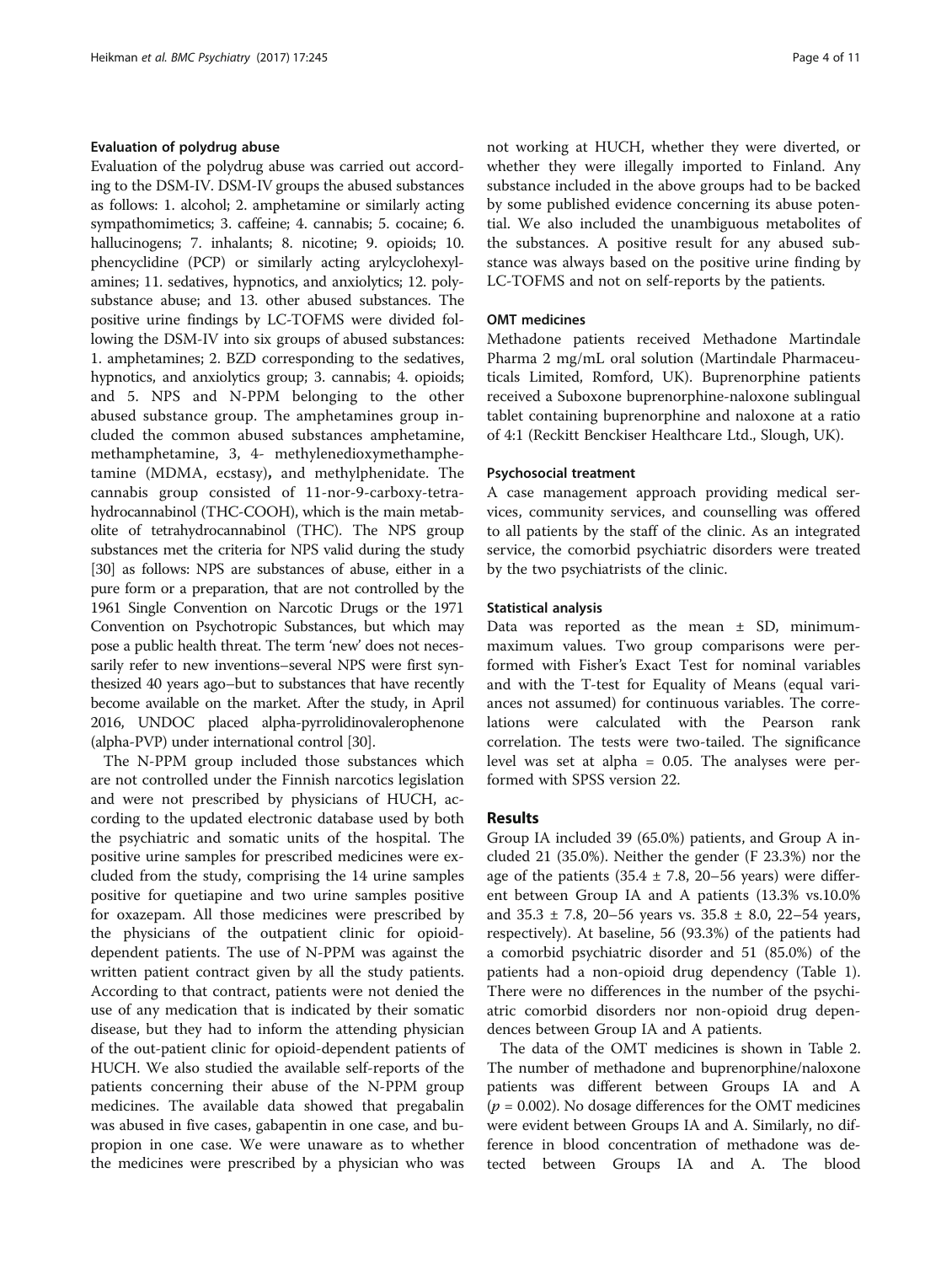Table 2 The maintenance treatment medicines

| Total sample<br>$(n = 60)$ | Inadequate dose<br>$(n = 39)$        | Adequate dose<br>$(n = 21)$           |           |
|----------------------------|--------------------------------------|---------------------------------------|-----------|
| 52 (86.7%) / 8 (13.3%)     | 38 (63.3%) /1 (1.7%)                 | 14 (23.3%) /7 (11.7%)                 | 0.002     |
| $64.81 \pm 13.6$ (20-90)   | $65.0 \pm 11.4$ (20-90)              | $64.3 \pm 18.6$ (24-90)               | <b>NS</b> |
| $0.20 \pm 0.1$ (0.09-0.47) | $0.19 \pm 0.07$ (0.09–0.36) $N = 35$ | $0.24 \pm 0.10$ (0.12-0.47), $N = 10$ | <b>NS</b> |
| $14.8 \pm 5.01$ (6-20)     | 16.0                                 | $14.6 \pm 5.4$ (6-20)                 | ΝS        |
|                            |                                      |                                       |           |

<sup>a</sup>In case the methadone blood concentration was <0.10 mg/L, the value was rated as 0.09 mg/L

concentration of methadone was not available for the HIV infected patient medicated with the combination of dolutegravir/abacavir/lamivudine. This study did not find any patients whose opioid or gabapentinoid medications would have affected the methadone blood concentrations.

The duration of the OMT was shorter in Group IA than in Group A  $(74.9 \pm 75.7, 8-264$  weeks vs. 236.3  $\pm$  343.6, 16–512 weeks,  $p = 0.046$ ). There was no correlation between the duration of OMT and polydrug abuse regarding the number of groups of abused substances  $(r = -0.070)$ .

Table 3 demonstrates that the scores for SOWS and for craving were higher in Group IA patients than in Group A patients ( $p = 0.001$  and  $p < 0.001$ , respectively) but there was no difference in the OWS scores.

Table 4 shows that Group IA patients had significantly more positive urine samples for abused substances than Group A patients (51.7% vs.13.3%,  $p = 0.002$ ). The number of groups of abused substances was greater in Group IA patients than in Group A patients (2.0 vs 0.9,  $p = 0.005$ ). Both the BZD and amphetamine-containing urine samples were more often positive in Group IA patients than in Group A patients (40.0% vs. 8.3%,  $p = 0.007$  and 35.0% vs. 6.7%,  $p = 0.013$ , respectively). There were 17 (28.3%) urine samples which were positive for both BZD and amphetamines. Fifteen of these samples were provided by Group IA patients and two were provided by Group A patients ( $p = 0.019$ ). The three buprenorphine-positive urine samples were provided by the methadone patients. Group A patients provided no methamphetamine-, fentanyl-, NPS-, gabapentin-, quetiapine- or methylphenidate-positive urine samples but these were all detected in Group IA patients' samples.

Table 5 shows the data for the patients receiving daily methadone doses less than 60 mg and for those receiving daily buprenorphine doses less than 16 mg. Among these patients, all urine samples positive for abused substances were privided by Group IA patients.

# **Discussion**

#### Polydrug abuse

This study found widespread polydrug abuse among OMT patients as 65% of the urine samples tested positive for abused drugs via LC-TOFMS analysis (Table 4). Abused substances were found in all six studied groups of drugs, in order of decreasing occurrence: BZD (48%), amphetamines (42%), cannabis (30%), N-PPM (25%), NPS 8%, and opioids (7%). Polydrug abuse, in terms of the number of groups of abused substances, was significantly more common among Group IA patients than among Group A patients. Group IA patients had more positive urine samples for abused drugs (52% vs.13%), more BZD-positive urine samples (40% vs. 8%) and more amphetamine-positive urine samples (35% vs. 7%) than Group A patients. All the NPS-positive samples, containing alpha-PVP, MPA (methiopropamine), and PV8 (alpha-PHPP, alpha-pyrrolidinoheptiophenone), were provided by Group IA patients. Most of the N-PPMpositive urine samples, containing pregabalin, gabapentin, and quetiapine, were from Group IA patients. In addition, Group IA patients experienced more subjective withdrawal symptoms and cravings for illicit opioids as potential indicators for the dose-adequate rating. Neither the doses of the OMT medicines, nor the methadone blood concentrations, were different between the two groups of patients.

|  |  | Table 3 Withdrawal symptoms and craving for opioids |  |  |  |  |  |
|--|--|-----------------------------------------------------|--|--|--|--|--|
|--|--|-----------------------------------------------------|--|--|--|--|--|

|                                  | Total sample<br>$(n = 60)$ | Inadequate dose<br>$(n = 39)$ | Adequate dose<br>$(n = 21)$ |           |
|----------------------------------|----------------------------|-------------------------------|-----------------------------|-----------|
| SOW <sub>S</sub> <sup>a</sup>    | $8.8 \pm 5.9$ (0-24)       | $10.4 \pm 6.1$ (0-24)         | $5.8 \pm 4.1$ (0-18)        | 0.001     |
| OOWS <sup>b</sup>                | $0.8 \pm 1.4$ (0-5)        | $1.0 \pm 1.6$ (0-5)           | $0.5 \pm 0.9$ (0-3)         | <b>NS</b> |
| Craving for opioids <sup>c</sup> | $3.8 \pm 2.7$ (0-10)       | $4.7 \pm 2.7$ (1-10)          | $2.1 \pm 1.6$ (0-5)         | < 0.001   |

<sup>a</sup>The short opiate withdrawal scale, range 0–30<br><sup>b</sup>The objective rating on withdrawal symptoms

 $<sup>b</sup>$ The objective rating on withdrawal symptoms, range 0–13</sup>

 $c$ The craving for opioids during the preceding 24 h on visual analog scale, range 0-10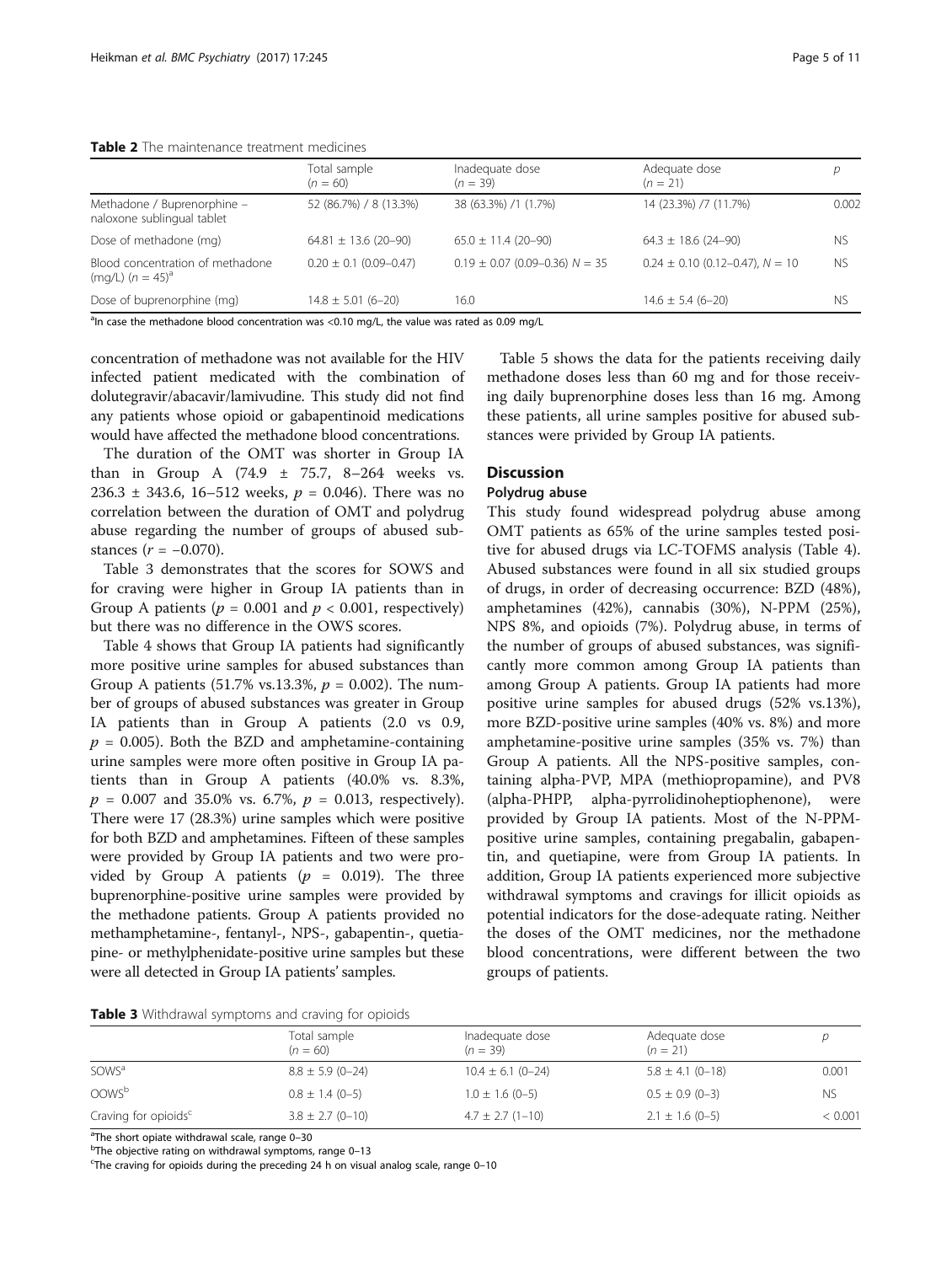#### Table 4 Polydrug abuse based on LC-TOFMS urine analyses<sup>a</sup>

|                                       | Total sample<br>$(n = 60)$ | Inadequate dose<br>$(n = 39)$ | Adequate dose<br>$(n = 21)$ | $\mathcal{D}$ |
|---------------------------------------|----------------------------|-------------------------------|-----------------------------|---------------|
| Positive urine samples                | 39 (65.0%)                 | 31 (51.7%)                    | 8 (13.3%)                   | 0.002         |
| Number of groups of abused substances | $1.6 \pm 1.5$<br>$(0-4)$   | $2.0 \pm 1.5$<br>$(0-4)$      | $0.9 \pm 1.4$<br>$(0-4)$    | 0.005         |
| BZD-positive                          | 29 (48.3%)                 | 24 (40.0%)                    | 5(8.3%)                     | 0.007         |
| Oxazepam                              | 23 (38.3%)                 | 19 (31.7%)                    | 4 (6.7%)                    | 0.029         |
| Temazepam                             | 21 (35.0%)                 | 17 (28.3%)                    | 4 (6.7%)                    | <b>NS</b>     |
| Desmethyldiazepam                     | 17 (28.3%)                 | 15 (25.0%)                    | $2(3.3\%)$                  | 0.019         |
| Alprazolam                            | 10 (16.7%)                 | 9 (15.0%)                     | 1(1.7%)                     | <b>NS</b>     |
| Clonazepam                            | 7 (11.7%)                  | 6 (10.0%)                     | 1(1.7%)                     | <b>NS</b>     |
| Midazolam                             | $3(5.0\%)$                 | $3(5.0\%)$                    | $0(0\%)$                    | <b>NS</b>     |
| Nitrazepam                            | 2(3.3%)                    | 1(1.7%)                       | 1(1.7%)                     | <b>NS</b>     |
| Bromazepam                            | 1(1.7%)                    | 1(1.7%)                       | $0(0\%)$                    | <b>NS</b>     |
| Demoxepam                             | 1(1.7%)                    | 1(1.7%)                       | $0(0\%)$                    | <b>NS</b>     |
| Lorazepam                             | 1(1.7%)                    | 1(1.7%)                       | $0(0\%)$                    | <b>NS</b>     |
| Amphetamine-positive                  | 25 (41.7%)                 | 21 (35.0%)                    | 4 (6.7%)                    | 0.013         |
| Amphetamine                           | 25 (41.7%)                 | 21 (35.0%)                    | 4 (6.7%)                    | 0.013         |
| Methamphetamine                       | 2(3.3%)                    | 2(3.3%)                       | $0(0\%)$                    | <b>NS</b>     |
| Methylphenidate                       | 1(1.7%)                    | 1(1.7%)                       | $0(0\%)$                    | <b>NS</b>     |
| Cannabis-positive                     | 18 (30.0%)                 | 13 (21.7%)                    | 5(8.3%)                     | <b>NS</b>     |
| Opioid-positive                       | 4 (6.7%)                   | $3(5.0\%)$                    | 1(1.7%)                     | <b>NS</b>     |
| Buprenorphine                         | $3(5.0\%)$                 | 2(3.3%)                       | 1(1.7%)                     | <b>NS</b>     |
| Norbuprenorphine                      | 1(1.7%)                    | 1(1.7%)                       | $0(0\%)$                    | <b>NS</b>     |
| Fentanyl                              | 1(1.7%)                    | 1(1.7%)                       | $0(0\%)$                    | <b>NS</b>     |
| NPS-positive                          | 5(8.3%)                    | 5(8.3%)                       | $0(0\%)$                    | <b>NS</b>     |
| Alpha-PVPb                            | 2(3.3%)                    | 2(3.3%)                       | $0(0\%)$                    | <b>NS</b>     |
| MPA <sup>c</sup>                      | 1(1.7%)                    | 1(1.7%)                       | $0(0\%)$                    | <b>NS</b>     |
| PV8 <sup>d</sup>                      | $3(5.0\%)$                 | $3(5.0\%)$                    | $0(0\%)$                    | <b>NS</b>     |
| N-PPM-positive <sup>e</sup>           | 15 (25.0%)                 | 12 (20.0%)                    | $3(5.0\%)$                  | <b>NS</b>     |
| Pregabalin                            | 10 (16.7%)                 | 8 (13.3%)                     | 2(3.3%)                     | <b>NS</b>     |
| Gabapentin                            | 2(3.3%)                    | 2(3.3%)                       | $0(0\%)$                    | <b>NS</b>     |
| Quetiapine                            | 3 (5.0%)                   | 3 (5.0%)                      | $0(0\%)$                    | <b>NS</b>     |
| Bupropion                             | 2(3.3%)                    | 1(1.7%)                       | 1(1.7%)                     | <b>NS</b>     |

<sup>a</sup>Liquid chromatography coupled to high-resolution time-of-flight mass spectrometry (LC-TOFMS)

<sup>b</sup>Alpha-pyrrolidinovalerophenone

<sup>c</sup>Methiopropamine

<sup>d</sup>a-PHPP or alpha-pyrrolidinoheptiophenone

e Non-prescribed psychotropic medicines

The 40% occurrence of BZD-positive urine samples among patients with inadequate doses is almost the same (38%) as in our previous study among a similar group of OMT patients [26]. At baseline, 42% of Group IA patients of the present study had a sedative-, hypnotic, or anxiolytic related disorder, whereas 90% of the patients in our previous study [26] had either BZD abuse or dependence at the baseline. These findings do not exclude the possibility that methadone treatment may

trigger the onset or worsening of BZD abuse as pointed out by Chen et al. [10]. Group IA patients also demonstrated significant co-abuse of BZD and amphetamines. Regarding individual BZD drugs, oxazepam (38%), temazepam (35%), and desmethyldiazepam (28%) were those most commonly found. The number of urine samples positive for abused temazepam and oxazepam would have been lower if these compounds had been considered the metabolites of diazepam. Diazepam has a higher abuse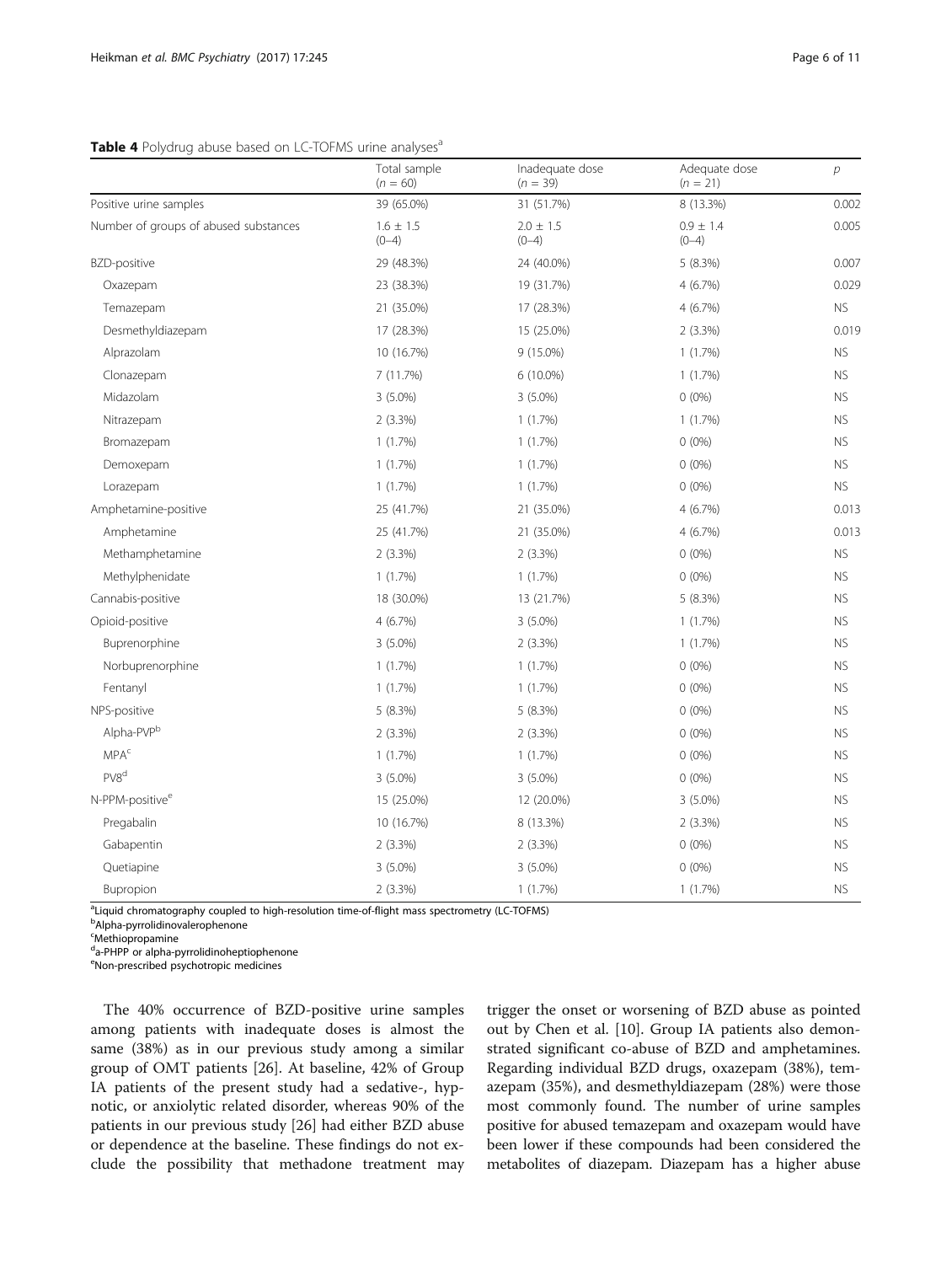| Medicine   | Dose (mg) | Adequacy of the dose of the medicine | Blood concentration (mg/L) | Abused substances based<br>on I C-TOFMS method <sup>a</sup> |
|------------|-----------|--------------------------------------|----------------------------|-------------------------------------------------------------|
| Mathaddana |           | Too Jour doco                        | ∕∩ 1∩                      | Alprazolam                                                  |

Table 5 Polydrug abuse of the patients with low doses of the maintenance treatment medicine

| IVIEUILIIE    | DUSE (IIIU) | Adequacy of the dose of the medicine | DIUUU CUHCEHHAHUH (HHYL) | ANUSEU SUNSIGHLES NASEU<br>on LC-TOFMS method <sup>d</sup> |
|---------------|-------------|--------------------------------------|--------------------------|------------------------------------------------------------|
| Methadone     | 20          | Too low dose                         | < 0.10                   | Alprazolam                                                 |
| Methadone     | 24          | Adequate                             | Not available            | No substances                                              |
| Methadone     | 30          | Adequate                             | 0.17                     | No substances                                              |
| Methadone     | 50          | Too low dose                         | < 0.10                   | Oxazepam, temazepam,<br>amphetamine, bupropion             |
| Buprenorphine | 6           | Adequate                             | Not available            | No substances                                              |
| Buprenorphine | 8           | Adequate                             | Not available            | No substances                                              |

<sup>a</sup>Liquid chromatography coupled to high-resolution time-of-flight mass spectrometry (LC-TOFMS)

liability than oxazepam [24, 31], and consequently it is possible that many of the oxazepam-and temazepampositive urine samples of this study reflect the abuse of diazepam.

Amphetamine-positive urine samples were found significantly more often among Group IA patients (35%) than Group A patients (7%). The importance of prescribing appropriate methadone dosages to indirectly reduce cocaine use has been described in the study by Baumeister et al. [32]. Their consideration is in line with the present study concerning amphetamine. Group IA patients had two methamphetamine-positive urine samples. An earlier Finnish study found 21% methamphetamine-positive urine samples among OMT patients with irregular attendance to a harm reduction unit, but no methamphetaminepositive urine samples among OMT patients with regular attendance to drug treatment at a rehabilitation clinic [16]. Regular visits to the clinic are inevitably related to more adequate doses of the OMT medicine than irregular visits. Cocaine is seen in the Finnish drug market [4], and also among OMT patients [15, 16], infrequently. Those reports are in line with the negative urine samples of this study regarding the cocaine metabolite benzoylecgonine.

Most of the gabapentinoid (gabapentin and pregabalin)-positive urine samples (17%) were found among Group IA patients. Up to 32% pregabalin-positive urine samples have been found among Finnish OMT patients who irregularly attend drug treatment at a harm reduction unit [16]. Both gabapentin and pregabalin are approved for the management of neuropathic pain [33] and it is possible that the abuse of those drugs is related at least partly to control opioid withdrawal symptoms such as pain, unrest, and sleeplessness, but also due to the psychotropic effects of the gabapentinoids [17]. No gabapentinoids prescribed for somatic diseases were found in this study.

Extremely common misuse of quetiapine among clients of a methadone maintenance program has been reported by McLarnon et al. [34]. All the three quetiapine-positive urine samples of the present study were provided by Group IA patients. Quetiapine has been reported to

increase plasma concentrations of (R)-methadone [35]. No high-methadone blood concentrations were found in the two methadone patients from our study, who abused quetiapine. These patients demonstrated 0.17 mg/L and 0.29 mg/L methadone corresponding to the 80 mg and 74 mg daily doses, respectively.

The present study found five (8%) NPS-positive urine samples which all were given by Group IA patients. The synthetic cathinones PV8 and alpha-PVP, and the thiophene ring-based structural analog of methamphetamine MPA, were found in three, two, and one sample, respectively. PV8 appeared on the illicit drug market in 2013 as a candidate to replace MDPV [36]. No MDPV was detected in this study, in contrast to our previous studies among OMT patients [15, 26]. To our knowledge, this study represents the first report on the abuse of PV8 among OMT patients.

Cannabis-positive urine samples (30%) were found both in Group IA (22%) and in Group A (8%). The present study detected only THC-COOH and no synthetic cannabinoids, similar to previous Finnish studies [15, 16], although the LC-TOFMS method used in those studies is able to detect many synthetic cannabinoids. The absence of synthetic cannabinoids is likely due to the increased incidence of home growing of cannabis in Finland [4].

Opioids (7%) were the most seldom-found group of abused substances. Only 2% of urine samples were opioid-positive among Group A patients. Similarly, Finnish OMT patients with regular attendance for drug treatment had 7% opioid-positive urine samples in contrast to 21% opioid-positive urine samples if the attendance of the OMT patients was irregular [16]. Thus, the primary task of OMT, to prevent abuse of opioids, is well realized when the dose of the OMT medicine is adequate and the OMT patients regularly attend their clinic. However, the three buprenorphine positive urine samples from patients in methadone treatment are alarming because of potential severe withdrawal symptoms caused by the interaction of those substances.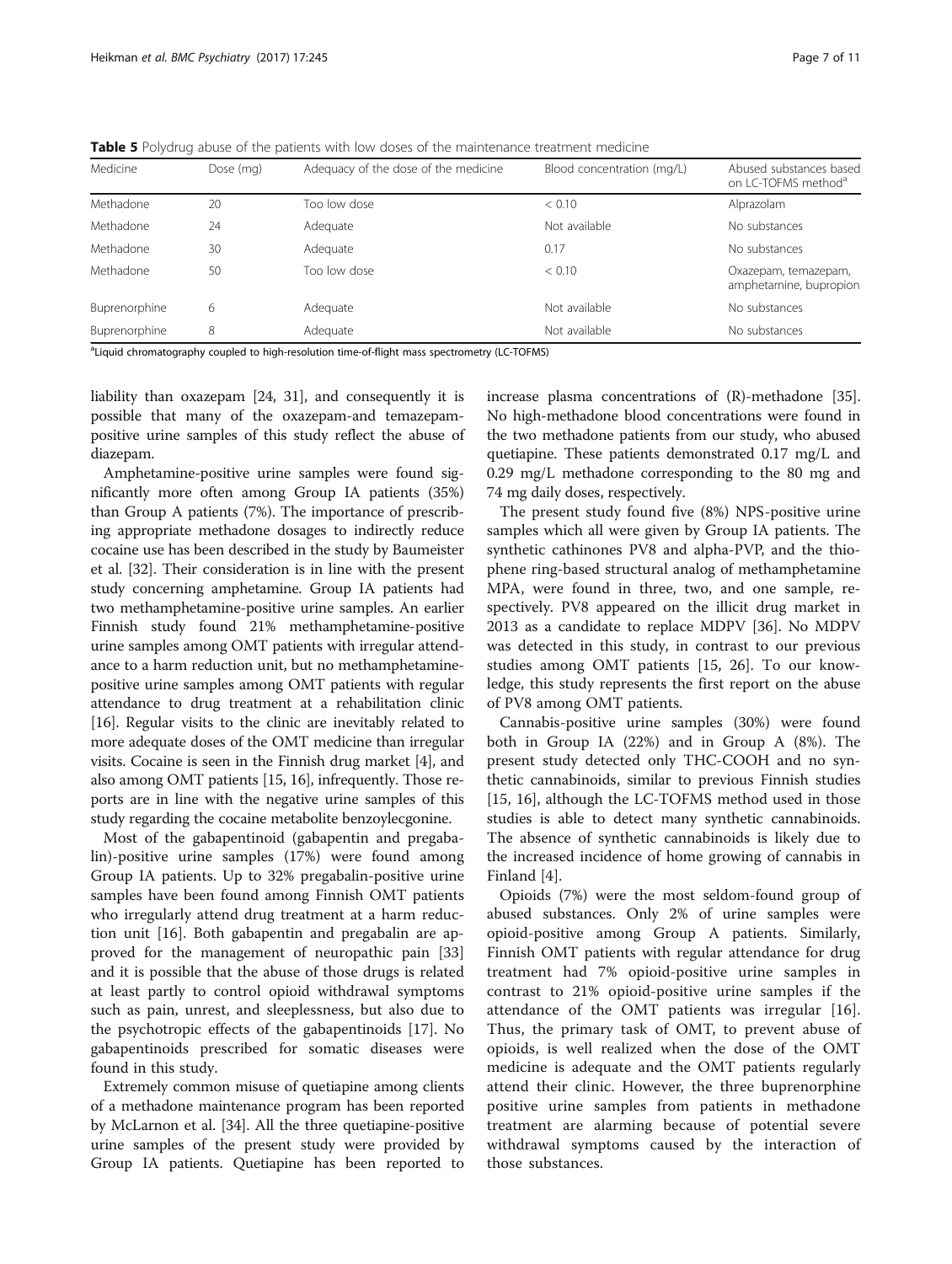## Doses of the OMT medicines and polydrug abuse

No differences were observed in the mean daily doses of methadone or buprenorphine/naloxone between Group IA and Group A patients, i.e., 65 mg vs. 64 mg and 16 mg vs. 15 mg, respectively. The 65 mg mean daily dose of methadone in this study is at the recommended level (60 – 100 mg) according to reported fixed highdose studies [19–21], but the mean 15 mg daily dose of buprenorphine is somewhat lower than the minimum effective mean daily dose of buprenorphine (16 mg) in terms of suppression of abuse of opioids among heroindependent patients [2]. Nonetheless, smaller doses of OMT medicines have also been effective in reducing substance abuse. In a flexible dose study, Soyka et al. [23] reported that the mean daily doses of 44–50 mg methadone and 9–12 mg of buprenorphine were related to a significant decrease in substance use. Furthermore, concomitant drug use for all illicit substances decreased with either an 8 mg or 10 mg daily dose of buprenorphine after 12 months in a non-interventional study performed under real-life conditions [12]. The real life conditions of the study by Apelt et al. [12] were similar to those of the present study, where even 24 mg and 30 mg daily doses of methadone, and 6 mg and 8 mg daily doses of buprenorphine, were adequate and urine samples were negative for abused substances (Table 5).

#### Methadone blood concentration and polydrug abuse

No difference was evident in mean methadone trough blood-concentration (0.20 mg/L) between Group IA  $(0.19 \text{ mg/L})$  and Group A  $(0.24 \text{ mg/L})$  patients. Two Group IA methadone patients receiving 20 mg and 50 mg daily doses had less than 0.10 mg/L methadone blood concentrations (Table 5). Group IA also included two other methadone patients (60 mg and 76 mg daily doses) whose methadone blood-concentrations were less than 0.10 mg/L. We found that a methadone concentration less than 0.10 mg/L is related to polydrug abuse, thus higher methadone blood concentrations are needed. The mean methadone concentration of this study was lower than the 400 ng/mL reported by D'Aunno et al. [21]. It is possible that somewhat higher methadone blood-concentrations would have been combined with less polydrug abuse. However, the blood concentration of methadone has large interindividual variation for a given dosage due to the interindividual variability of CYP enzymes and interactions between methadone and several medications [37]. In addition, both cannabis and BZD can affect methadone blood concentrations [38]. Therefore, it is interesting that there is no evidence of a greater variability in the blood concentrations of methadone among the patients with polydrug abuse and different psychiatric comorbidities (Table 2).

#### Strengths and limitations

This study carries several limitations. The cross-sectional design limits making causal and temporal conclusions between the dose adequacy and polydrug abuse among OMT patients. In addition, the substance groups per definition in some way may overlap and may share similar features. Furthermore, the number of patients was relatively small, giving rise to possible statistical type I and II errors.

Regarding the OMT medicines, Group IA patients were more often on methadone than Group A patients. The patients were not randomized to methadone and buprenorphine/naloxone medication at the start of the OMT, and it is possible that patients with more severe opioid dependence were started with methadone. In addition, the total number of buprenorphine/naloxone patients was low.

The occurrence of individual abused substances in urine samples cannot be generalized because substance abuse in different countries is highly variable and dependent on both the area, the period of evaluation, and the target population. The LC-TOFMS method was limited by the content of the database used. Although full high-resolution MS data were acquired, the data analysis protocol mined only for the masses included in the database. If any of the patients were using a drug that is not targeted by the method, it is highly likely that a false negative result would have been obtained. The LC-TOFMS database of this study did not include olanzapine and venlafaxine which both possess abuse liability [39]. However, this study shows that OMT patients abuse a broad range of illicit and licit substances and it is unlikely that this is only a Finnish feature among OMT patients. Concerning the safety of the OMT, it is important to give the OMT patients the correct information regarding the abused substances because the patients are seldom aware of the actual substances they are abusing [15]. The uncertainty of the patients concerning their abused substances may partly be related to the psychiatric comorbidities and to impaired memory among methadone or buprenorphine patients using BZD [40]. Alcohol consumption was not controlled in this study. A third of patients receiving OMT have been found to have increased alcohol consumption and alcohol use disorders [41]. Furthermore, a recent study by Preston et al. [42] reports that drinking was associated with heroin and cocaine craving and actual use among patients in methadone maintenance treatment. Thus, the lack of data concerning alcohol consumption is a clear limitation of this study.

Group IA patients demonstrated moderately high mean scores for opioid craving (4.7), whereas Group A patients had quite low mean scores for craving (2.1) on the VASscale. Craving may have different roles among those using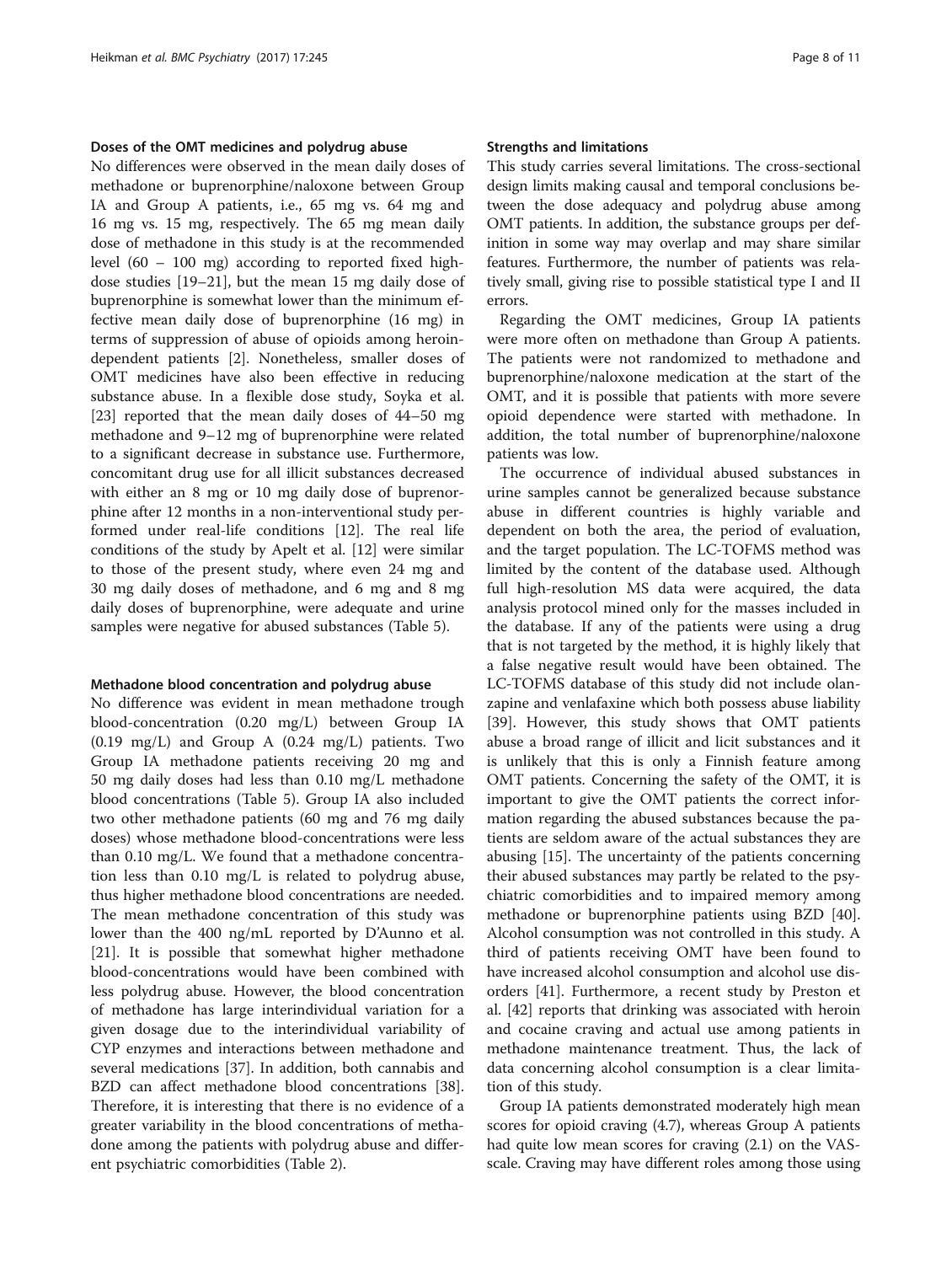various substances and craving contains both automatic and cognition-controlled processes [43, 44]. The VASscale may have measured global craving for drugs, although the patients in the present study were advised to focus only on craving due to illegal opioids as the patients had much polydrug abuse and many psychiatric comorbidities. Besides the uncertainty of rating for craving focusing on only opioids, the rating of subjective withdrawal symptoms may have been nonspecific to some extent, because BZD abuse may also exacerbate opioid-specific withdrawal symptoms [45].

This study failed to consider the actual distress/symptoms related to the comorbid psychiatric disorders or the licit psychotropic medicines prescribed by the attending physicians. Although the occurrence of the drug dependences and the comorbid psychiatric disorders at baseline were not different between Group IA and Group A patients, the actual psychiatric syndrome and the licit psychotropic medicines might have been different between the two groups and consequently might have affected polydrug abuse differently. This study cannot exclude the possibility that some of the abused substances were actually targeted to treat some of the drug dependences or psychiatric disorders. The more than 90% occurrence of comorbid psychiatric disorders of this study by itself is similar to the study of Brooner et al. [46]. Interestingly, Brooner et al. [46] found that in methadone maintenance treatment, reductions in psychiatric distress of the patients were unrelated to substance use outcomes.

It is possible that there are important additional factors that are related to the dose adequacy rating and can provide more information about polydrug abuse in OMT. The scores of stability of sense of coherence were similar at baseline and after 1 year among patients in methadone maintenance treatment, but were lower among patients who still abused any drugs compared with patients who did not [47]. Thus, the relationship between dose adequacy rating and the sense of coherence rating would be an interesting topic in future studies on polydrug abuse among OMT patients.

# Conclusions

This study detected widespread polydrug abuse among OMT patients based on comprehensive LC-TOFMS urine screening. Polydrug abuse was more common if the dose of the OMT medicine was too low and thus inadequate as experienced by the patients answering a simple questionnaire. Inadequate doses of the OMT medicines were associated with higher subjective withdrawal scores and craving for opioids which are potential indicators for the dose adequacy rating. Additional causes of polydrug abuse concerning different groups of abused substances clearly merits future studies among OMT patients.

#### Abbreviations

Alpha-PVP: alpha-pyrrolidinovalerophenone; BZD: Benzodiazepine; CYP: Cytochrome P450 enzyme; DSM-IV: Diagnostic and Statistical Manual of Mental Disorders, Fourth Edition; EMCDDA: European Monitoring Centre for Drugs and Drug Addiction; GC-MS: Gas chromatography – mass spectrometry; Group A: Opioid-dependent patients in opioid maintenance treatment with adequate doses of the opioid maintenance treatment medicine as experienced by the patients; Group IA: Opioid-dependent patients in opioid maintenance treatment with inadequate doses of the opioid maintenance treatment medicine as experienced by the patients; LC-TOFMS: Liquid chromatography high-resolution time-of-flight mass spectrometry: LOQ: Limit of quantification; MDMA: 3, 4- methylenedioxymethamphetamine (ecstasy); MPA: Methiopropamine; N-PPM: Non - prescribed psychotropic medicines; NPS: New psychoactive substances; OMT: Opioid maintenance treatment; OOWS scale: Objective Opiate Withdrawal Scale; PV8: a-PHPP, alpha-pyrrolidinoheptiophenone; SD: Standard deviation; SOWS scale: Short opiate withdrawal scale; THC: Tetrahydrocannabinol; THC-COOH: 11-nor-9-carboxy-tetrahydrocannabinol; UNDOC: United Nations Office of Drugs and Crime; VAS: Visual analog scale

#### Acknowledgements

Not applicable.

#### Funding

The authors declare that they have no funding for the research reported.

#### Availability of data and materials

The datasets used and analysed during the current study are available from the corresponding author on reasonable request.

#### Authors' contributions

All authors contributed to the design of the study, plan for the work, and interpretation of the results. PH analysed the data and wrote the first manuscript. LM was involved in revising the manuscript. IO wrote the laboratory analyses and was involved in revising the manuscript. All authors read and approved the final manuscript.

#### Ethics approval and consent to participate

The Institutional Review Board of the Department of Psychiatry, Helsinki University Central Hospital, approved the study protocol (HUS/242/2016), which was conducted in accordance with the ethical guidelines set forth by the Declaration of Helsinki.

#### Consent for publication

Not applicable.

#### Competing interests

The authors declare that they have no competing interests.

#### Publisher's Note

Springer Nature remains neutral with regard to jurisdictional claims in published maps and institutional affiliations.

#### Author details

<sup>1</sup>University of Helsinki and Helsinki University Central Hospital, Psychiatry, P.O. Box 22, Välskärinkatu 12 A, FI-00014 Helsinki, Finland. <sup>2</sup>University of Helsinki Forensic Medicine, P.O. Box 40, Kytösuontie 11, FI-00014 Helsinki, Finland. <sup>3</sup>National Institute for Health and Welfare, Forensic Toxicology Unit, P.O. Box 30, Mannerheimintie 166, FI-00271 Helsinki, Finland.

### Received: 13 February 2017 Accepted: 2 July 2017 Published online: 06 July 2017

#### References

- 1. European Monitoring Centre for Drugs and Drug Addiction (EMCDDA): European Drug Report. Trends and developments. Luxembourg: Publications Office of the European Union. 2016.<http://www.emcdda.europa.eu/edr2016>. Accessed 9 Feb 2017.
- 2. Mattick RP, Breen C, Kimber J, Davoli M. Buprenorphine maintenance versus placebo or methadone maintenance for opioid dependence. Cochrane Database Syst Rev Feb. 2014;6(2):CD002207.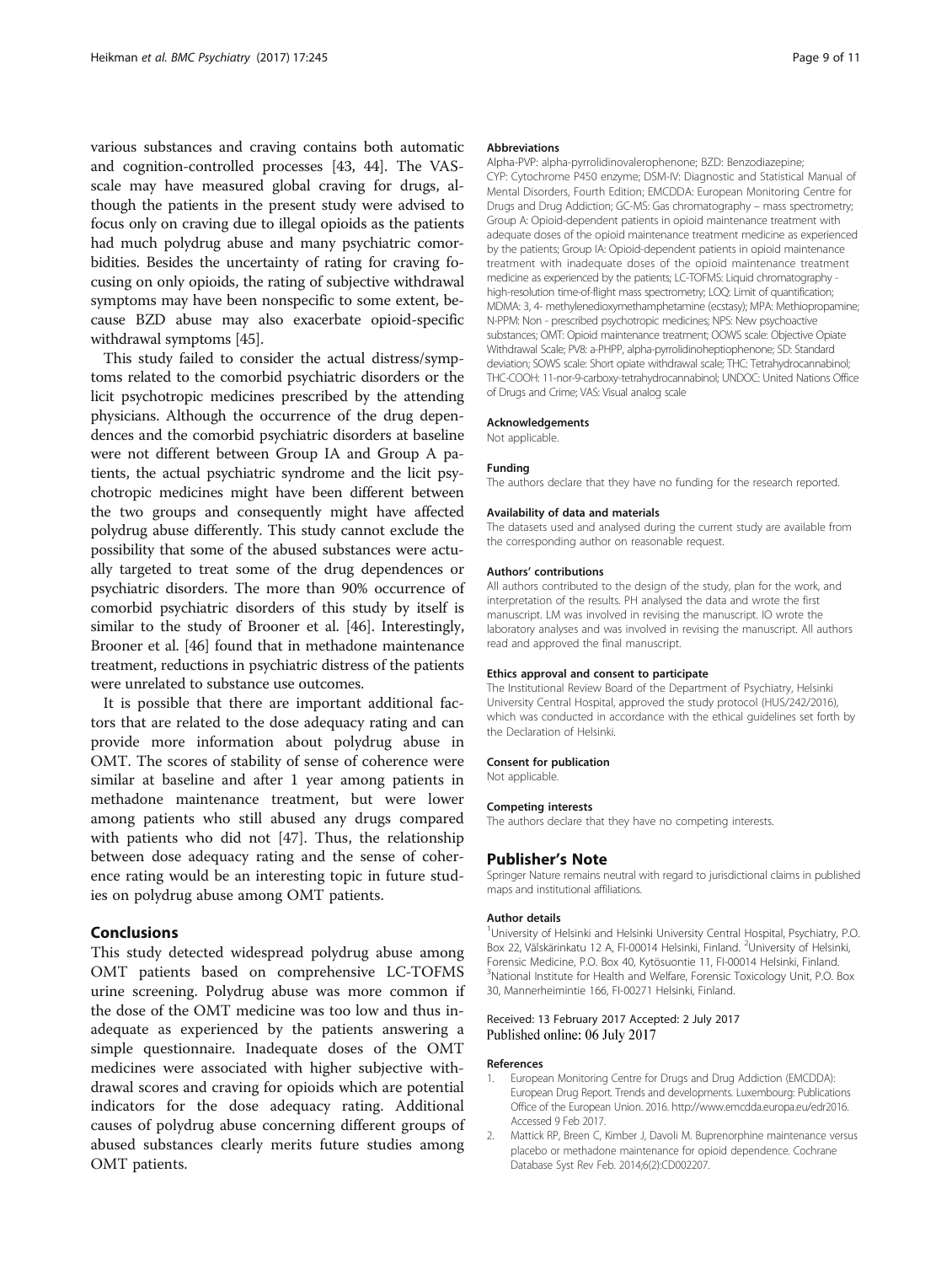- 3. Faggiano F, Vigna-Taglianti F, Versino E, Lemma P. Methadone maintenance at different dosages for opioid dependence. Cochrane Database Syst Rev. 2003; doi: [10.1002/14651858.CD002208.](http://dx.doi.org/10.1002/14651858.CD002208)
- 4. European Monitoring Centre for Drugs and Drug Addiction (EMCDDA): National report 2014: Finland, Drug Situation 2014. 2015. [http://www.emcdda.](http://www.emcdda.europa.eu/publications/national-reports/finland-2014) [europa.eu/publications/national-reports/finland-2014](http://www.emcdda.europa.eu/publications/national-reports/finland-2014). Accessed 10 Feb 2017.
- Pauly V, Lapeyre-Mestre M, Braunstein D, Rueter M, Thirion X, Jouanjus E, Micallef J. Detection of signals of abuse and dependence applying disproportionality analysis. Eur J Clin Pharmacol 2015; doi: [10.1007/s00228-](http://dx.doi.org/10.1007/s00228-014-1783-x) [014-1783-x.](http://dx.doi.org/10.1007/s00228-014-1783-x)
- 6. Piralishvili G, Otiashvili D, Sikharulidze Z, Kamkadize G, Poole, S, Woody GE. Opioid Addicted Buprenorphine Injectors: Drug Use During and After 12- Weeks of Buprenorphine-Naloxone or Methadone in the Rebublic of Georgia. Journal of Substance Abuse Treatment. 2015; [http://dx.doi.org/10.](http://dx.doi.org/10.1016/j.jsat.2014.10.003) [1016/j.jsat.2014.10.003](http://dx.doi.org/10.1016/j.jsat.2014.10.003)
- 7. United Nations Office of Drugs and Crime (UNODC): World Drug Report 2016 (United Nations publication, Sales No. E.16.XI.7).https::/[/www.unodc.](http://www.unodc.org/wdr2016) [org/wdr2016/](http://www.unodc.org/wdr2016). Accessed 10 Feb 2017.
- 8. European Monitoring Centre for Drugs and Drug Addiction ( EMCDDA: Perspectives on drugs. The misuse of benzodiazipines among high-risk opioid users. 2015. [http://www.emcdda.europa.eu/topics/pods/benzodiazepines.](http://www.emcdda.europa.eu/topics/pods/benzodiazepines.Accessed%2010%20Feb%202017) [Accessed 10 Feb 2017](http://www.emcdda.europa.eu/topics/pods/benzodiazepines.Accessed%2010%20Feb%202017).
- 9. Gelkopf M, Bleich A, Hayward R, Bodner G, Adelson M. Characteristics of benzodiazepine abuse in methadone maintenance treatment patients: a 1 year prospective study in an Israeli clinic. Drug Alcohol Depend. 1999;55:63–8.
- 10. Chen KW, Berger CC, Forde DP, D'Adamo C, Weintraub E, Gandhi D. Benzodiazepine use and misuse among patients in a methadone program. BMC Psychiatry. 2011;doi:1471-244X/11/90.
- 11. Deacon RM, Nielsen S, Leung S, Rivas G, Cubitt T, Monds LA, Ezard N, Larance B, Linzeris N. Alprazolam use and related harm among opioid substitution treatment clients-12 months follow up after regulatory rescheduling. Int J Drug Policy. 2016; doi[:10.1016/j.drugpo.2016.06.006](http://dx.doi.org/10.1016/j.drugpo.2016.06.006).
- 12. Apelt SM, Scherbaum N, Gölz J, Backmund M, Soyka M. Safety, effectiveness and tolerance of buprenorphine-naloxone in the treatment of opioid dependence: results from a nationwide non-interventional study in routine care. Pharmacopsychiatry. 2013;doi: [10.1055/s-0032-1330033.](http://dx.doi.org/10.1055/s-0032-1330033)
- 13. White WL, Campbell MD, Spencer RD, Hoffman HA, Crissman BA, DuPont RL. Patterns of abstinence or continued drug use among methadone maintenance patients and their relation to treatment retention. J Psychoactive Drugs. 2014; doi: [10.1080/02791072.2014.901587.](http://dx.doi.org/10.1080/02791072.2014.901587)
- 14. Sundström M, Pelander A, Angerer V, Hutter M, Kneisel S, Ojanperä I. A High-sensitivity ultra-high performance liquid chromatography/highresolution time-of-flight mass spectrometry (UHPLC-HR-TOFMS) method for screening synthetic cannabinoids and other drugs of abuse in urine. Anal Bioanal Chem. 2013; doi: [10.1007/s00216-013-7272-8](http://dx.doi.org/10.1007/s00216-013-7272-8).
- 15. Heikman P, Sundstrröm M, Pelander A, Ojanperä I. New psychoactive substances as part of polydrug abuse within opioid maintenance treatment revealed by comprehensive high-resolution mass spectrometric urine drug screening. Hum Psychopharmacol Clin Exp. 2016; doi: [10.1002/hup.2512](http://dx.doi.org/10.1002/hup.2512).
- 16. Sundström M, Pelander A, Simojoki K, Ojanperä I. Patterns of drug abuse among drug users with regular and irregular attendance for treatment as detected by comprehensive UHPLC-HR-TOF-MS. Drug Test Analysis. 2016; doi: [10.1002/dta.1818](http://dx.doi.org/10.1002/dta.1818).
- 17. Grosshans M, Lemenager T, Vollmert C, Kaemmerer N, Schreiner R, Mutschler J, Wagner X, Kiefer F, Hermann D. Pregabalin abuse among opiate addicted patients. Eur J Clin Pharmacol. 2013; doi: [10.1007/s00228-013-1578-5](http://dx.doi.org/10.1007/s00228-013-1578-5).
- 18. Ojanperä IA, Heikman PK, Rasanen IJ. Urine analysis of 3,4 methylendioxypyrovalerone in opioid-dependent patients by gas chromatography-mass spectrometry. Ther Drug Monit. 2011; doi: [10.1097/](http://dx.doi.org/10.1097/FTD.0b013e318208b693) [FTD.0b013e318208b693.](http://dx.doi.org/10.1097/FTD.0b013e318208b693)
- 19. Strain EC, Bigelow GE, Liebson IA, Stitzer M. Moderate-vs high dose methadone in the treatment of opioid dependence. A randomized trial. JAMA. 1999;281:1000–5.
- 20. Johnson RE, Chutuape MA, Strain EC. A comparison of levomethadyl acetate, buprenorphine, and methadone for opioid dependence. N Engl J Med. 2000; doi: [10.1056/NEJM200011023431802](http://dx.doi.org/10.1056/NEJM200011023431802).
- 21. D'Aunno T, Pollack HA, Frimpong JA, Wuchiett D. Evidence-based treatment for opioid disorders. A 23-year national study of methadone dose levels. J Subst Abuse Treat. 2014;doi[:10.1016/j.jsat.2014.06.001.](http://dx.doi.org/10.1016/j.jsat.2014.06.001)
- 22. Kourounis G, Richards BDW, Kyprianou E, Symeonidou E, Malliori M-M, Samartzis L. Review. Opioid substitution therapy: lowering the treatment

thresholds. Drug Alcohol Depend. 2016; doi: org/[10.1016/j.drugalcdep.2015.](http://dx.doi.org/10.1016/j.drugalcdep.2015.12.021) [12.021.](http://dx.doi.org/10.1016/j.drugalcdep.2015.12.021)

- 23. Soyka M, Zingg C, Koller G, Kuefner H. Retention rate and substance use in methadone and buprenorphine maintenance therapy and predictors of outcome: results from a randomized study. Int J Neuropsychopharmacol. 2008; doi: [10.1017/S146114570700836X.](http://dx.doi.org/10.1017/S146114570700836X)
- 24. Linzeris N, Nielsen S. Benzodiazepines, methadone and buprenorphine: interactions and clinical management. American J Addict. 2009; doi: [10.1111/j.1521-0391.2009.00007.x](http://dx.doi.org/10.1111/j.1521-0391.2009.00007.x).
- 25. Jones JD, Mogali S, Comer SD. Polydrug abuse: a review of opioid and benzodiazepine combination use. Drug Alcohol Depend. 2012; doi: [10.1016/](http://dx.doi.org/10.1016/j.drugalcdep.2012.07.004) [j.drugalcdep.2012.07.004](http://dx.doi.org/10.1016/j.drugalcdep.2012.07.004).
- 26. Heikman P, Ojanperä I. Inadequate dose of opioid-agonist medication is related to misuse of benzodiazepines. Addict Disord Their Treatment. 2009; 8:145–53.
- 27. DSM IV American Psychiatric Association. Diagnostic and statistical manual of mental disorders. Fourth ed. Washington, DC: American Psychiatric Association; 1994.
- 28. Gossop M. Brief report. The development of a short opiate withdrawal scale (SOWS). Addict Behav. 1990;15:487–90.
- 29. Handelsman L, Cochrane KJ, Aronson MJ, Ness R, Rubinstein KJ, Kanof PD. Two new rating scales for opiate withdrawal. Am J Drug Abuse. 1987; doi: [10.3109/00952998709001515.](http://dx.doi.org/10.3109/00952998709001515)
- 30. United Nations Office of Drugs and Crime ( UNODC). Early Warning Advisory on New Psychoactive Substances. 2016. [https://www.unodc.org/](https://www.unodc.org/LSS/Home/NPS) [LSS/Home/NPS](https://www.unodc.org/LSS/Home/NPS). Accessed 10 Feb 2017.
- 31. Griffiths RR, Johnson MW. Relative abuse liability of hypnotic drugs: a conceptual framework and algorithm for differentiating among compounds. J Clin Psychiatry. 2005;66(Suppl 9):31–41.
- 32. Baumeister M, Vogel M, Dursteler-MacFarland KM, Gerhard U, Strasser J, Walter M, Wiesbeck GA, Petitjean SA. Association between methadone dose and concomitant cocaine use in methadone maintenance treatment: a register-based study. Subst Abuse Treat Prev Policy. 2014; doi: [10.1186/1747-](http://dx.doi.org/10.1186/1747-597x-9-46) [597x-9-46](http://dx.doi.org/10.1186/1747-597x-9-46).
- 33. Kremer M, Salvat E, Muller A, Yalcin I, Barrot M. Antidepressants and gabapentinoids in neuropathic pain: mechanistic insights. Neuroscience. 2016; doi: org[/10.1016/j.neuroscience.2016.06.057](http://dx.doi.org/10.1016/j.neuroscience.2016.06.057).
- 34. McLarnon ME, Fulto HG, MacIsaac C, Barret SP. Characteristics of quetiapine misuse among clients of a community-based methadone maintenance program. J Clin Psychopharmacol. 2012; doi: [10.1097/JCP.](http://dx.doi.org/10.1097/JCP.0b013e3182670648) [0b013e3182670648.](http://dx.doi.org/10.1097/JCP.0b013e3182670648)
- 35. Uehlinger C, Crettol S, Chassot P, Brocard M, Koeb L, Brawand-Amey M, Eap CB. Increased (R)-methadone plasma concentrations by quetiapine in cytochrome P450s and ABCB1 genotypes patients. J Clin Psychopharmacol. 2007; doi: [10.1097/JCP.0b013e3180592ad2.](http://dx.doi.org/10.1097/JCP.0b013e3180592ad2)
- 36. Swortwood MJ, Ellefsen KN, Wohlfarth A, Diao X, Concheiro-Guisan M, Kronstrand R, Huestis MA. First metabolic profile of PV8, a novel synthetic cathinone, in human hepatocytes and urine by high-resolution mass spectrometry. Anal Bioanal Chem. 2016; doi: [10.1007/s00216-016-9599-4.](http://dx.doi.org/10.1007/s00216-016-9599-4)
- 37. Eap CB, Buclin T, Baumann P. Interindividual variability of the clinical pharmacokinetics of methadone: implications for the treatment of opioid dependence. Clin Pharmacokinet. 2002; doi: [10.2165/00003088-200241140-](http://dx.doi.org/10.2165/00003088-200241140-00003) [00003.](http://dx.doi.org/10.2165/00003088-200241140-00003)
- 38. Hallinan R, Crettol S, Agho K, Attia J, Besson J, Croquette-Krokar M, Hämmig R, Deglon J-J, Byrne A, Ray J, Somogyi AA, Eap CB. Cannabis and benzodiazepines as determinants of methadone trough plasma concentration variability in maintenance treatment: a transnational study. Eur J Clin Pharmacol. 2009; doi:[10.1007/s00228-009-0706-8.](http://dx.doi.org/10.1007/s00228-009-0706-8)
- 39. Schifano F, Orsolini L, Papanti GD, Corkery JM. Special article. Novel psychoactive substances of interest for psychiatry. World Psychiatry. 2015;14:15–26.
- 40. Rapeli P, Fabritius C, Kalska H, Alho H. Memory function in opioiddependent patients treated with methadone or buprenorphine along with benzodiazepines. Longitudinal change in comparison to healthy individuals. Subst Abuse Treat Prev Policy. 2009; doi: [10.1186/1747-597x-4-6](http://dx.doi.org/10.1186/1747-597x-4-6).
- 41. Soyka M. Alcohol use disorders in opioid maintenance therapy: prevalence, clinical correlates and treatment. Eur Addict Res. 2015; doi: [10.1159/000363232.](http://dx.doi.org/10.1159/000363232)
- 42. Preston KL, Jobes ML, Phillips KA, Epstein DH. Real-time assessment of alcohol drinking and drug use in opioid-dependent polydrug users. Behav Phamacol. 2016; doi: [10.1097/FBP.0000000000000250.](http://dx.doi.org/10.1097/FBP.0000000000000250)
- 43. Tiffany ST, Wray JM. The clinical significance of drug craving. Ann N Y Acad Sci. 2012; doi: [10.1111/j.1749-6632.2011.06298.x.](http://dx.doi.org/10.1111/j.1749-6632.2011.06298.x)